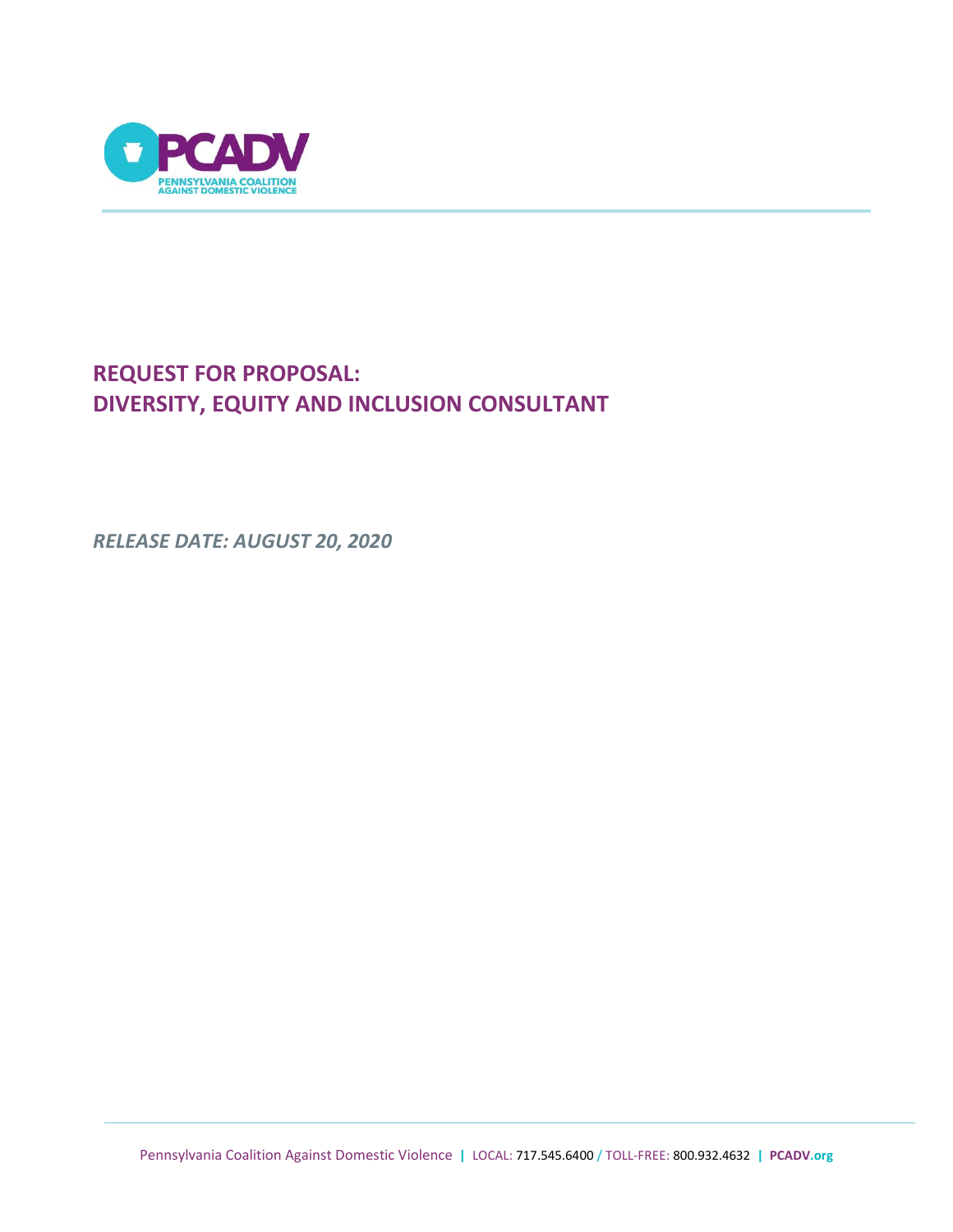

# **TABLE OF CONTENTS**

# Contents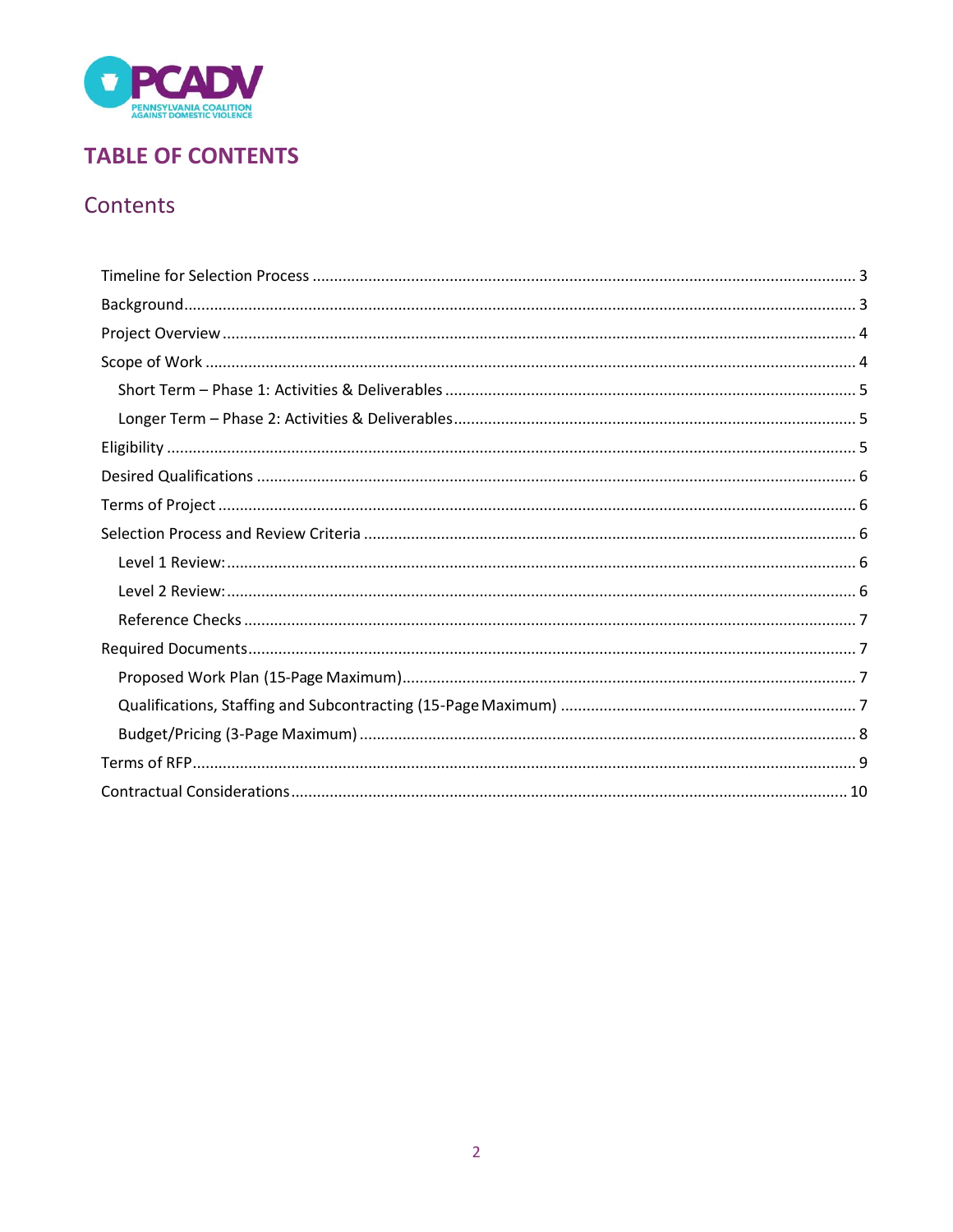## <span id="page-2-0"></span>**Timeline for Selection Process**

| <b>ACTIVITY</b>                                                                                                               | <b>DATE</b>        |
|-------------------------------------------------------------------------------------------------------------------------------|--------------------|
| <b>RFP Released</b>                                                                                                           | August 20, 2020    |
| Final date to submit questions and requests for additional<br>information; all inquiries should be submitted to hr@pcadv.org. | August 31, 2020    |
| Response to questions                                                                                                         | September 11, 2020 |
| <b>Proposal Due</b>                                                                                                           | September 18, 2020 |
| <b>Interviews</b>                                                                                                             | October 9, 2020    |
| <b>Contractor Selected</b>                                                                                                    | October 19, 2020   |
| <b>Contract Start Date</b>                                                                                                    | November 2, 2020   |

In order to respond to this Request for Proposals (RFP), the proposer must submit all required documents electronically to [hr@pcadv.org](mailto:hr@pcadv.org) no later than **5:00 p.m. ET on September 18, 2020**. It is the proposer's responsibility to verify submission prior to the deadline. PCADV will not be responsible for any technical problems or submission failure. *Failure to submit ALL required documents by 5 p.m. ET may constitute an incomplete proposal and may begrounds for disqualification.*

Questions and requests for additional information must be submitted in writing to:

Karen Young, Acting Chief Human Resources Officer E-mail[: karen@hrresolutions.com](mailto:karen@hrresolutions.com)

All questions and requestsfor additional information regarding this RFP must be received in writing by PCADV via email before **5 p.m. ET on August 31, 2020**. PCADV reserves the sole right to determine the timing and content of the responses to all questions and requests for additional information. PCADV may respond to individual inquires and then post replies to all questions by the posting date.

### <span id="page-2-1"></span>**Background**

The Pennsylvania Coalition Against Domestic Violence (PCADV) is a statewide collaborative membership organization committed to ending intimate partner violence and all forms of violence against women. Founded in 1976, PCADV is the oldest statewide domestic violence collation in the nation. Each year, its network of 60 local domestic violence programs provide free and confidential direct services to nearly 90,000

 $1$  Note: Dates are subject to change at PCADV's sole discretion.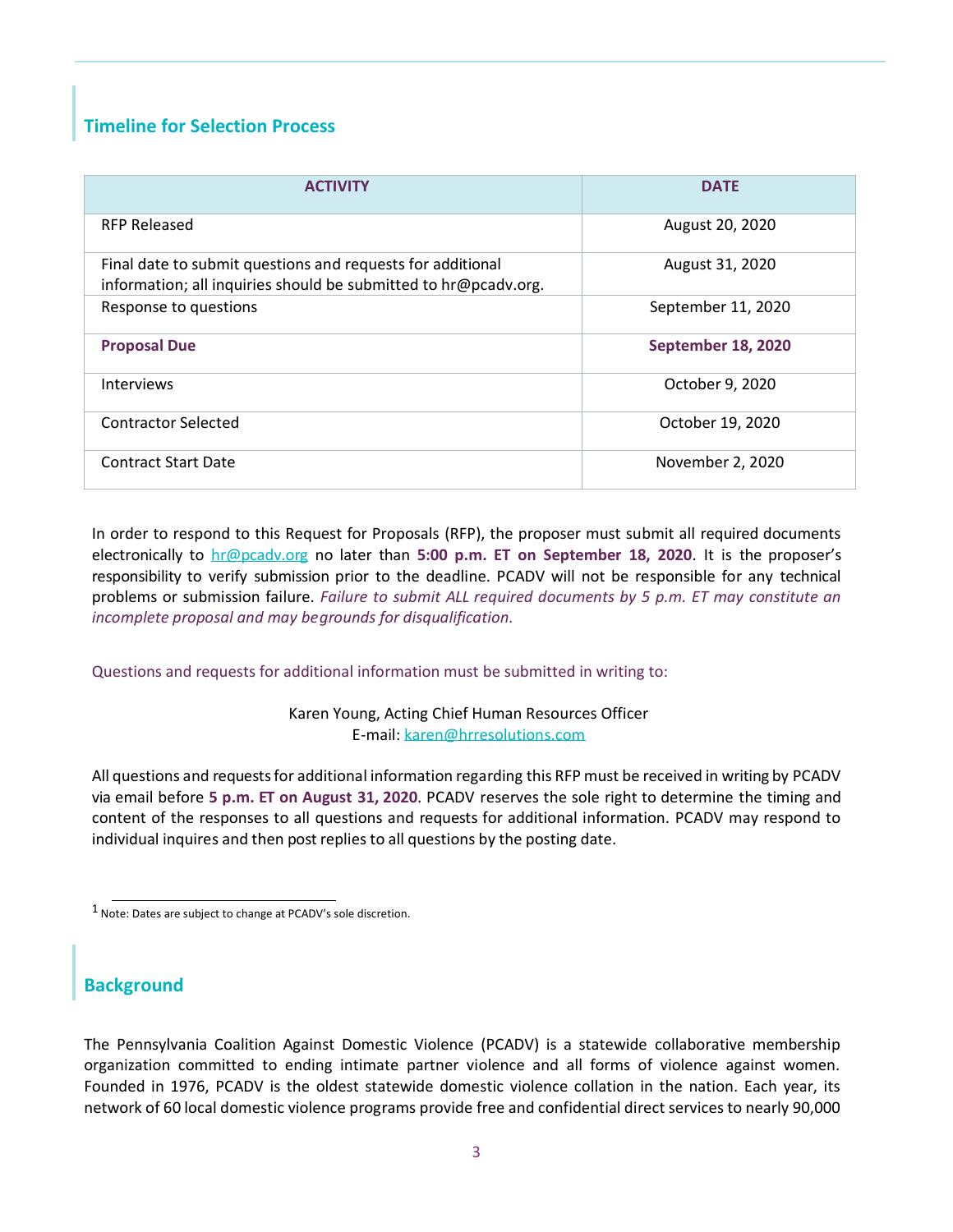victims and survivors of domestic violence and their children in all 67 counties of the Commonwealth Together, local programs and the statewide Coalition work in collaboration to deliver a continuum of services, support, and systems to help victim and survivors find safety, obtain justice, and build lives free of abuse.

### <span id="page-3-0"></span>**Project Overview**

Since our inception, PCADV has had a long-standing commitment to what we refer to as our Principles of Unity which can be found [our website.](https://www.pcadv.org/about-pcadv/)

The Pennsylvania Coalition Against Domestic Violence (PCADV), established in 1976, is incorporated in Pennsylvania as a non-profit membership organization. Since 1980, PCADV also has served as the administrator of domestic violence funding in the commonwealth, through a contract with the Pennsylvania Department of Human Services (DHS). In furtherance of PCADV's mission, the board of directors has defined and supported the development of statewide initiatives that focus on prevention, intervention and systems change as the work of the organization.

PCADV recognizes the importance of considering DEI in the context of our work environment and internal policies and practices. How DEI is operationalized in our internal practices begins with our mission and Principles of Unity, which inform the work we do and how we work together. As the organization moves forward on its DEI journey, it recognizes the importance of creating and maintaining a work environment and internal practices that encourage efforts, actions and behaviors to advance DEI.

PCADV is seeking the services of a consultant (individual or firm) to design and implement a comprehensive workplan to inform how we can best approach diversity, equity, inclusion (including implicit bias,) and antiracism in PCADV's internal policies and practices. The consultant selected must have proven expertise and demonstrated hands-on experience guiding non-profit agencies through the implementation and successful completion of organization-wide DEI transformation. The scope of work outlines the phases and deliverables of the project. However, PCADV may consider an alternative approach to the project if proposed by the consultant. The consultant will also understand the environmental context in which our approach should be delivered both internally and externally within a now virtual workforce. The workplan must align with our mission, values, programs, our audience and those we serve, staff, and our Board ofDirectors.

Currently, PCADV has a full-time employee count of 36 employees (Executive Team 5, Directors and Managers 10, Staff 20). Until recently, most staff were based in our one office in Harrisburg, PA. In the context of COVID-19, PCADV is temporarily a fully remote organization. In consideration of public health and safety and staff-specific support, PCADV expects to conduct its work remotely for the foreseeable future.

### <span id="page-3-1"></span>**Scope of Work**

The following scope of work represents the anticipated short and longer-term activities and deliverables by project phase. PCADV anticipates the project length to be up to two (2) years. PCADV may consider an alternative approach to the project if proposed by the applicant.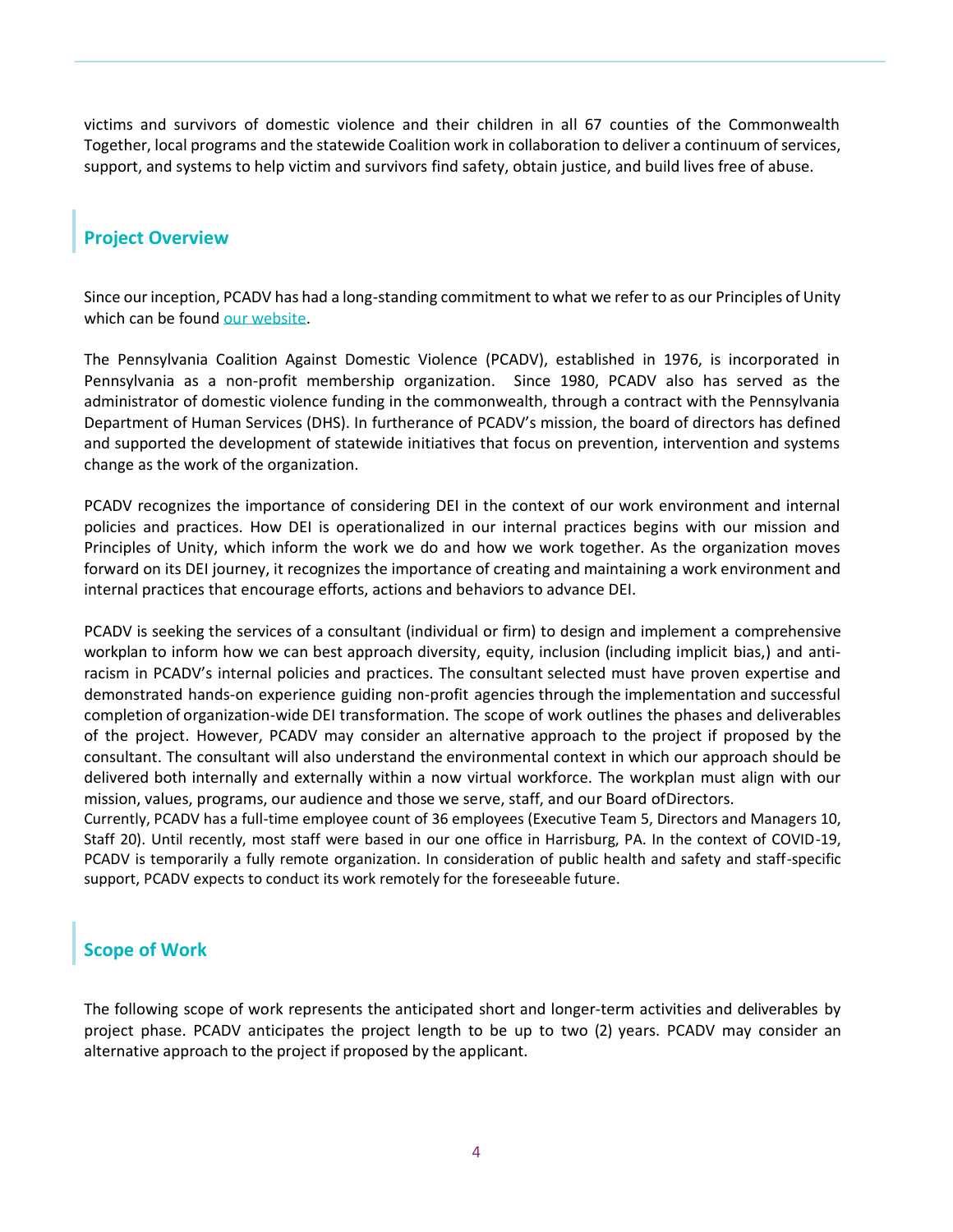#### <span id="page-4-0"></span>Short Term – Phase 1: Activities & Deliverables

- Conduct an analysis and develop a baseline assessment report of PCADV's current organizational practices and level of DEI awareness and competency in order to fully appreciate the contribution of all staff and identify priorities to further strengthen DEI capacity to shape and execute PCADV operations.
- Provide insight and knowledge on DEI best practices in the field (with a particular focus on non-profit.)
- Develop a shared language and framework, including a public statement of principle regarding DEIfor PCADV, that enhances the organization's ability to execute its mission, operations and strategic direction as a Coalition.
- Develop recommendations on initial strategies for PCADV to invest in to achieve deliverables outlined in this scope of work, including but not limited to, prioritized recommendations for the first two years(where and how to start PCADV's equity journey).

### <span id="page-4-1"></span>Longer Term – Phase 2: Activities & Deliverables

- Support development of an organization-wide commitment and infrastructure to support and sustain PCADV's DEI strategy.
- Develop a training strategy to increase staff DEI competencies, skills and capacity that reflect PCADV's DEI public statement and goals. The consultant will support implementation of the training strategies developed.
- Develop a strategy and associated roadmap (an overarching DEI Plan) thatis aligned with PCADV's Strategic Plan and values and will ensure that barriersto inclusion continue to decrease, while internal awareness, knowledge and skills continue to increase. This strategy/roadmap should include methods of long-term monitoring and evaluation that consider several areas, including but not limited to, internal staffing practices, policies and procedures, community partnership and engagement, and ongoing staff education. The consultant will support implementation of the strategies developed.

### <span id="page-4-2"></span>**Eligibility**

Proposers (individual or firm) must meet the following minimum requirements:

- Minimum of five (5) years of experience in developing and executing organization-wide DEI assessment, planning and implementation efforts.
- Minimum of three (3) non-profit clients in the prior 18 months.

Proposers that do not meet the requirements above will not pass the first level of review.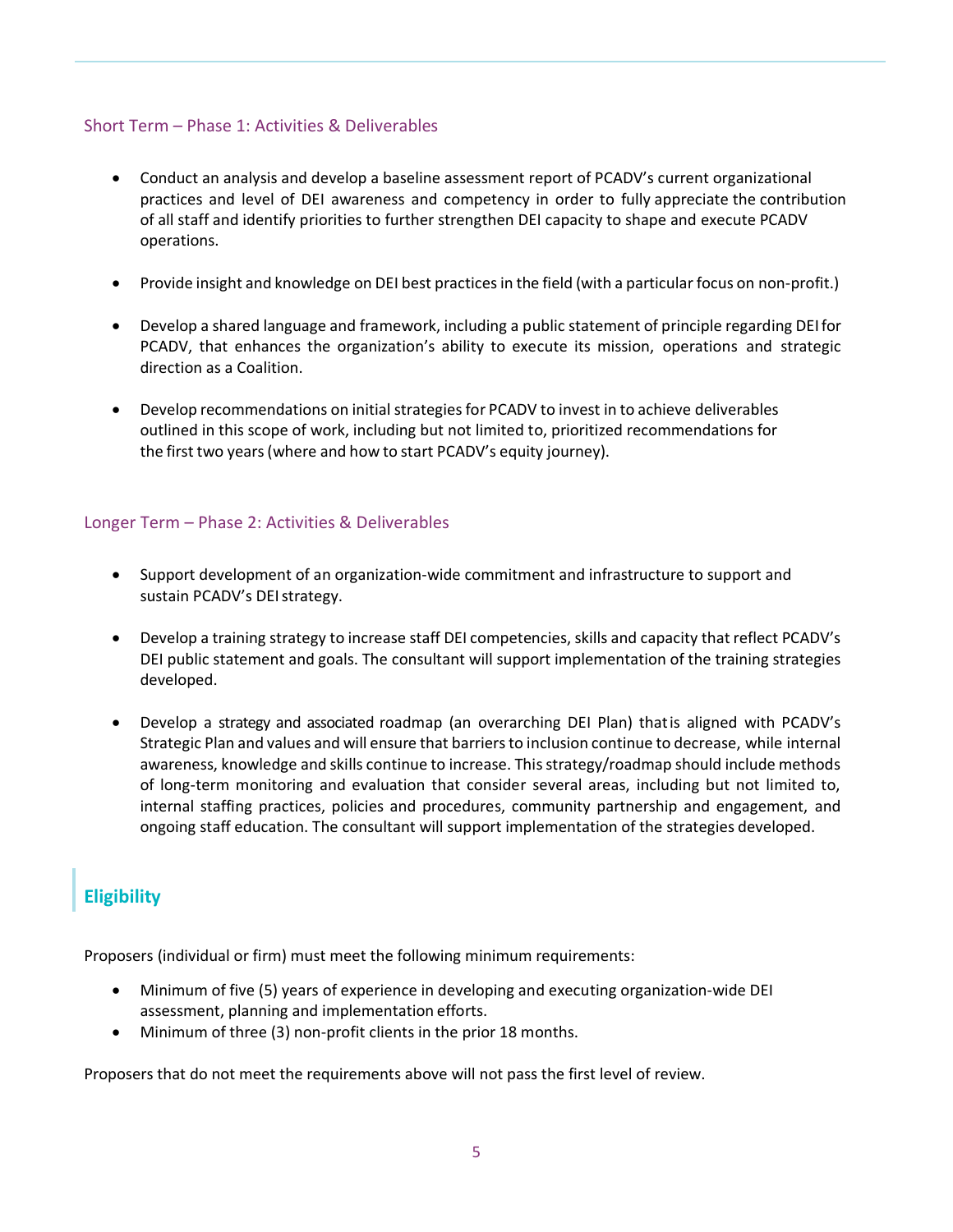# <span id="page-5-0"></span>**Desired Qualifications**

The following qualifications are desired:

- Demonstrated experience in working with all levels ofmanagement.
- Preference for individual and firms who are based in PA.
- Demonstrated hands-on experience guiding non-profits through the planning, implementation and successful completion of organization-wide DEI learning and transformation.
- Trauma informed training and experience.

# <span id="page-5-1"></span>**Terms of Project**

The project term is anticipated to be up to two (2) years beginning with the start of the contract. This may be presented as a time and materials contract.

### <span id="page-5-2"></span>**Selection Process and Review Criteria**

PCADV will review the proposers based on themulti-stage review process detailed below. Proposal must score satisfactorily in each level of review in order to move on to the next level of review or for final selection, as applicable.

### <span id="page-5-3"></span>Level 1 Review:

PCADV will evaluate all proposals for completeness and minimum requirements. Basic requirements include timely receipt of proposal, submission of all required attachments, and adherence to eligibility requirements. Proposals with omissions of any required documentation are subject to disqualification.

PCADV will also conduct a due diligence review which includes a review of any public reviews, social media and internet posts and potential litigation the proposer may be involved in currently or in the past seven (7) years. PCADV reserves the right to request additional information, if needed, to validate eligibility and/or and minimum requirements.

<span id="page-5-4"></span>Additionally, PCADV will conduct a conflict of interest review for proposersincluding their subcontractors.

#### Level 2 Review:

Proposers that pass Level 1 review will proceed to Level 2 review - interview. Only key personnel on the proposed RFP may participate in the interview. Tentative interview dates are included in Section I: Timeline for Selection Process and are subject to change at PCADV's sole discretion. Internal reviewers will score proposals. Prior to beginning their review, reviewers will be assessed for conflicts of interest with proposers, including subcontractors, and sign a Conflict-of-Interest form to certify that there are no conflicts of interest. Further written materials may be requested prior to or after the interview. PCADV reserves the right to schedule additional interviews/meetings should additional questions arise.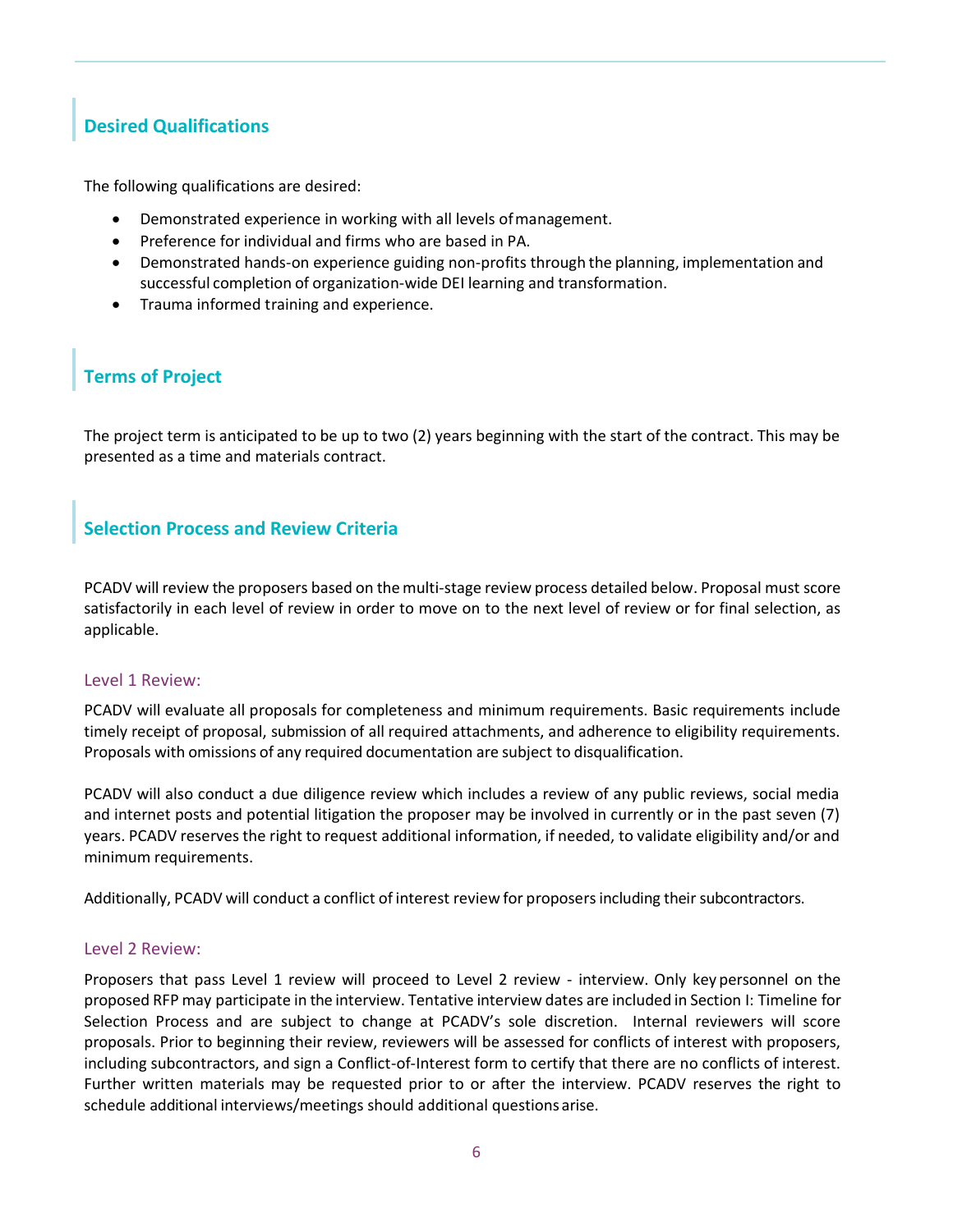Reviewers will score proposers based upon the completeness of their documentation and their alignment with our eligibility requirements.

#### <span id="page-6-0"></span>Reference Checks

Reference checks will be completed after Level 2 review. Information obtained through reference checks will complement the results of Level 2 review and may impact the final decision for award. PCADV must be able to contact two non-profit references provided by the proposer. If two references cannot be reached, PCADV may deem the proposer ineligible for thisopportunity.

If applicable, past and current performance under a PCADV agreement will inform the final decision of award. The highest scoring proposer from the interview process will be awarded the contract or recommended to PCADV's Board of Commissioners for award of the contract. Proposers must score satisfactorily in the interview to be considered for award by PCADV staff and Board.

### <span id="page-6-2"></span><span id="page-6-1"></span>**Required Documents**

#### Proposed Work Plan (15-Page Maximum)

- 1. The proposed work plan must address the following:
	- a. Describe the general approach, tools, and strategies that you would propose in carrying out the scope of work including your staffing, work phases, and any requirements of PCADV.
	- b. If you recommend a different approach to the project as outlined in the scope of work, please describe.
	- c. Describe your company's general philosophy in regard to providing the scope ofwork.
	- d. Describe how you would assess the DEI competence of our organization and staff at the beginning of the engagement and how improvement and learning would be assessed and measured throughout the project.
	- e. Provide a timeline for a potential engagement that is both rigorous and realistic. PCADV intends to invest considerable time in this work. However, we must also be mindful of staff juggling many priorities. Timeline should include but is not limited to:
		- How the project will be managed and scheduled and potential ways to phase this work aligned to the approach.
		- Focus especially on details of the first 3 to 4 months of the engagement, with higher level plans for subsequent months.
		- Thistimeline should also account for any work that needs to be phased in and at what level (executive, managers, staff,etc.).
	- f. Describe how and when data and materials will be delivered to PCADV.
	- g. Describe the ideal working relationship between you/your firm and PCADV and how you or your firm would approach communication and coordination with PCADV.

#### <span id="page-6-3"></span>Qualifications, Staffing and Subcontracting (15-PageMaximum)

- 1. Provide a brief description of your firm, including but not limited to the following:
	- a. Firm's history and type of services provided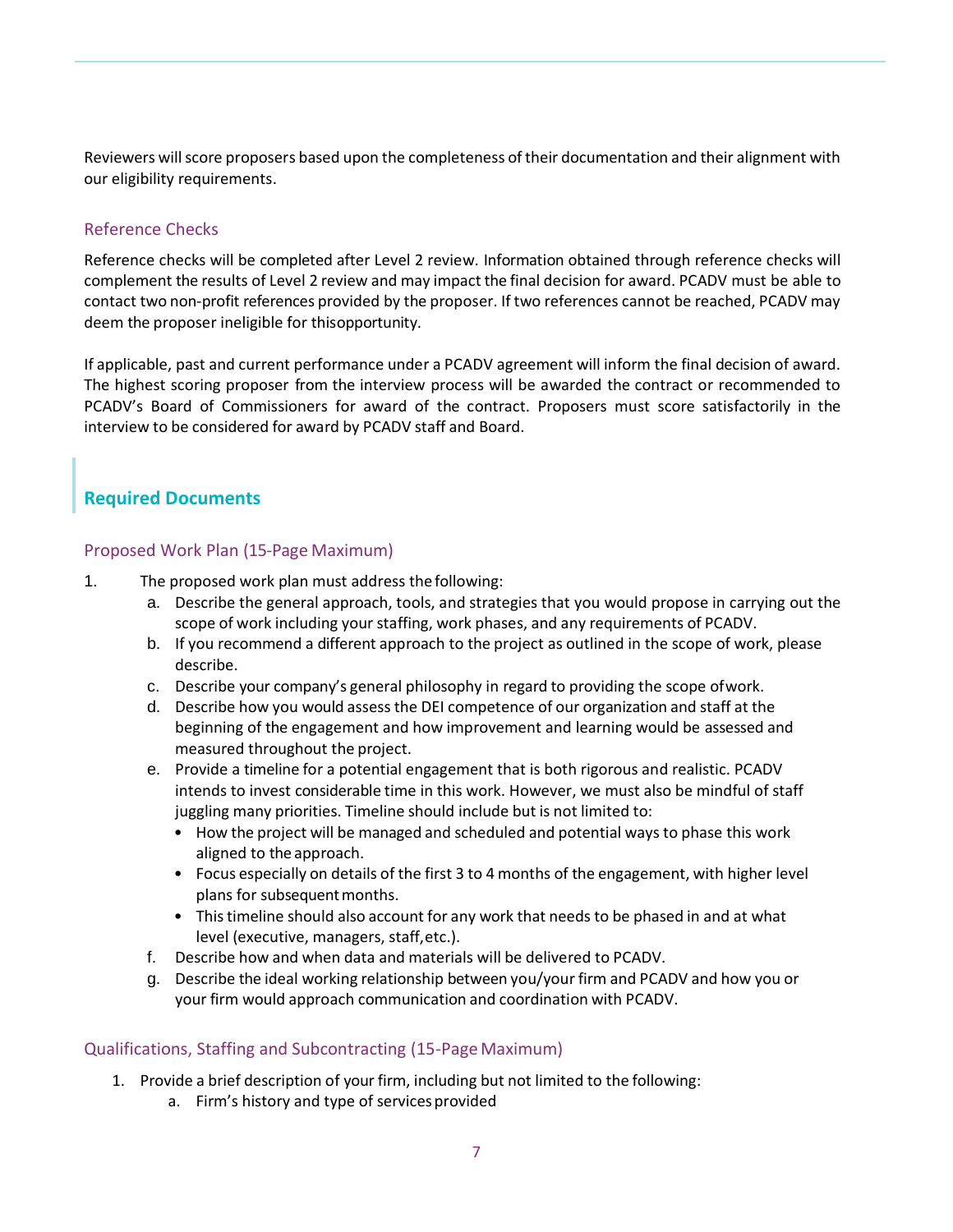- b. Number of years providing successful organization-wide DEI assessment, planning and implementation efforts.
- c. Identify what makes you or the firm uniquely qualified for thiswork.
- d. Name(s) of the principles(s) of your firm.
- e. Number of employees at the firm, if any.
- f. If applicable, the branch office or other subcontractor that will perform, or assist in performing, the work of your proposal.
- 2. Ifsubcontractors are contemplated, identify those persons orfirms, the portions and monetary percentages of the work to be done by the subcontractors, how they were selected and why, and a description of how subcontracted work will be controlled, monitored, and evaluated
- 3. Describe your firm's prior experience with non-profit agencies.
- 4. Describe your experience in developing, facilitating and supporting implementation of organizational culture change initiatives.
- 5. Describe your Instructional Design expertise
	- a. According to the Association for Talent Development, Instructional Design is the creation of learning experiences and materials in a manner that results in the acquisition and application of knowledge and skills. The discipline follows a system of assessing needs, designing processes, developing materials and evaluating their effectiveness. In the context of workplace learning, Instructional Design provides a practical and systematic process for effectively designing effective curricula.
- 6. Describe the DEI assessment tool you use, what it measures, the basisfor its selection, and use(s) for shaping and measuring a DEIstrategy.
- 7. Describe your most challenging DEI assignment and what made it challenging.
- 8. Provide up to three examples of DEI assessments and plans your firm has developed.
- 9. Provide up to three examples of training/education and coaching components your firm has created/provided on DEI.
- 10. Resumes. (No Page Maximum)
	- a. Provide resumes and qualifications for all proposed project personnel, including all subcontractors. Indicate which of these individuals you consider key to the successful completion of the project. Identify only individuals who will do the work on this project by name and title.
	- b. Explain where these personnel will be physically located during the time they are engaged in the work.

### <span id="page-7-0"></span>Budget/Pricing (3-Page Maximum)

The cost of services is one of the factors that will be considered in awarding this contract. The information requested below is required to support the reasonableness of your fees.

- 1. Provide a cost proposal for providing the scope of work. The cost proposal should include:
	- a. List of key personnel and their hourly rates and a list of other reimbursable expenses, etc., to support the scope of work. Hourly rates should include overhead costs.
	- b. Overall cost of proposed services including justification.
- 2. References: Provide three (3) references (previous or current non-profit clients) who can speak to your experience and competencies in similar work, particularly with philanthropic and government clients.
- 3. Business License (if applicable); a Certificate of Insurance will be required when the contract is awarded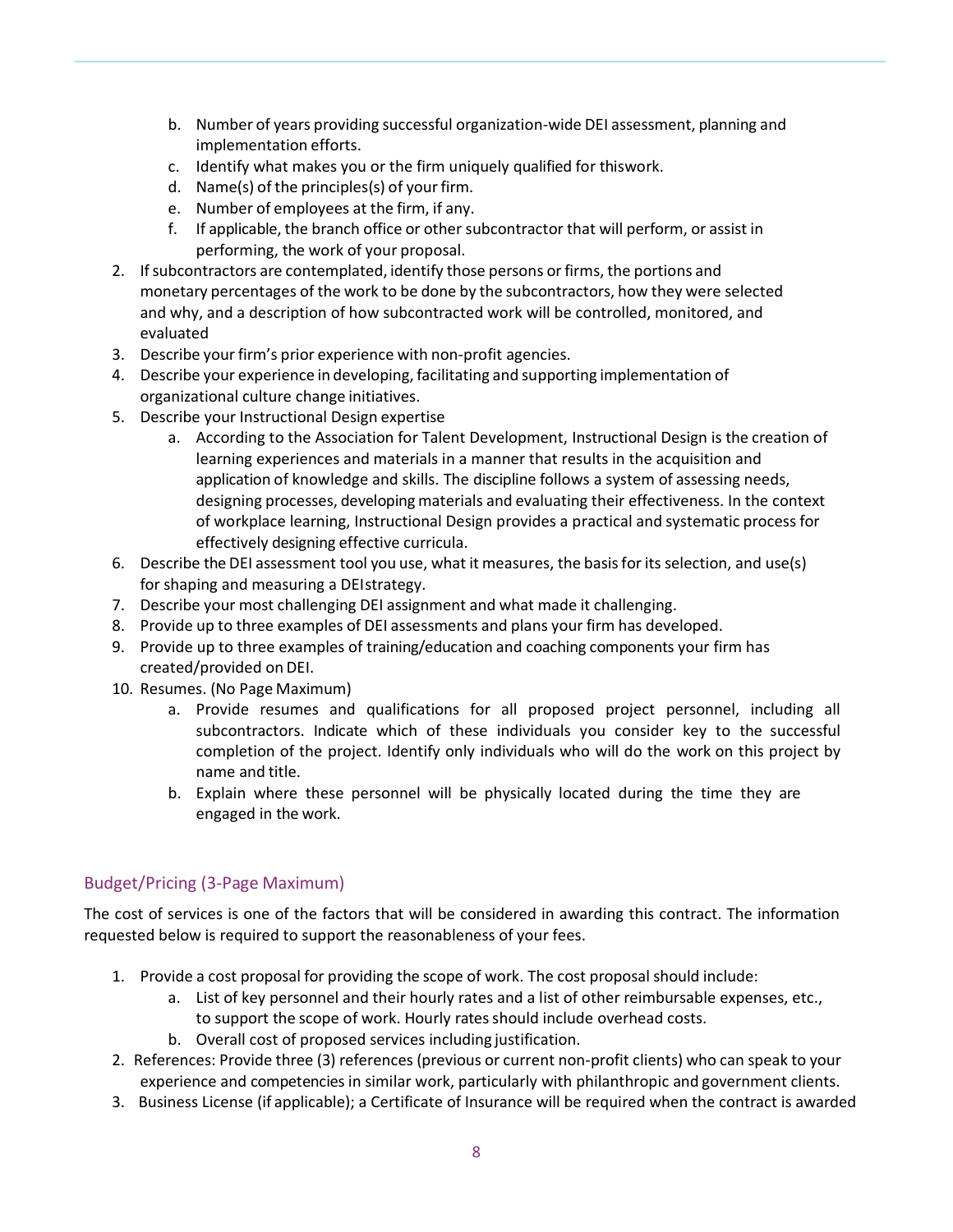#### to a provider.

Failure to submit all required attachments may constitute an incomplete proposal and may be grounds for disqualification. Proposers are responsible for any errors or omissions in their proposals and applications. To respond to this RFP, please complete and submit your proposal and all required documents to PCADV no later than *5:00 p.m. EST on September 18, 2020. Proposals received after this deadline will not be considered*. It is the responsibility of the proposer to ensure, prior to submission, that its proposal reflects the requirements of this solicitation. Proposers should not wait to submit documents through the online application system minutes before the closing time. PCADV will not be responsible for any delays proposers may encounter with the online application system due to multiple proposers uploading documents before the closingtime.

### <span id="page-8-0"></span>**Terms of RFP**

PCADV has the right to amend this solicitation by written addendum. PCADV is responsible only for that which is expressly stated in the solicitation document and any authorized written addenda thereto. Such addenda shall be made available via the online funding center. Failure to address the requirements of an addendum may result in the proposal not being considered, at the sole discretion of PCADV. It is the responsibility of proposers to ensure, prior to submission, that their application reflects the most recent addenda information and RFP requirements.

PCADV reserves the right to reject all proposals and re-solicit for proposals. Failure to comply with proposal specifications shall be grounds for disqualification of proposals. Each proposer shall be required to honor the price and specifications quoted for a minimum of sixty (60) calendar days following submission of the proposal. PCADV also reserves the right to cancel this RFP, in its sole discretion, at any time before execution of a contract.

PCADV shall not be liable for any costs incurred in connection with a proposer's preparation of a proposal in response to this RFP. Any cover letters, résumés and curriculum vita, including attached materials, submitted in response to this RFP shall become PCADV's property and subject to public disclosure.

Each proposal shall be retained for official files. The budget, scope of work and other contractual information may be included in board materials which are made public if the contract requires board approval. Each proposer may clearly label parts of a proposal as "CONFIDENTIAL" if the proposer thereby agrees to indemnify and defend PCADV for honoring such a designation. The failure to so label any information that is released by PCADV shall constitute a complete waiver of all claims for damages caused by any release of the information.

The proposer agrees that, by submitting application proposal, the proposer authorizes PCADV to verify any or all information and/or references submitted in the proposal.

False, misleading, incomplete, or deceptively unresponsive statements in connection with a proposal shall be sufficient cause for rejection of the proposal at any time. The evaluation and determination in this area shall be at PCADV's sole judgment.

PCADV may elect to waive any minor irregularity in a proposal if the sum and substance of the proposal is present. PCADV may, at its discretion, request that the Contractor undertake additional, unanticipated,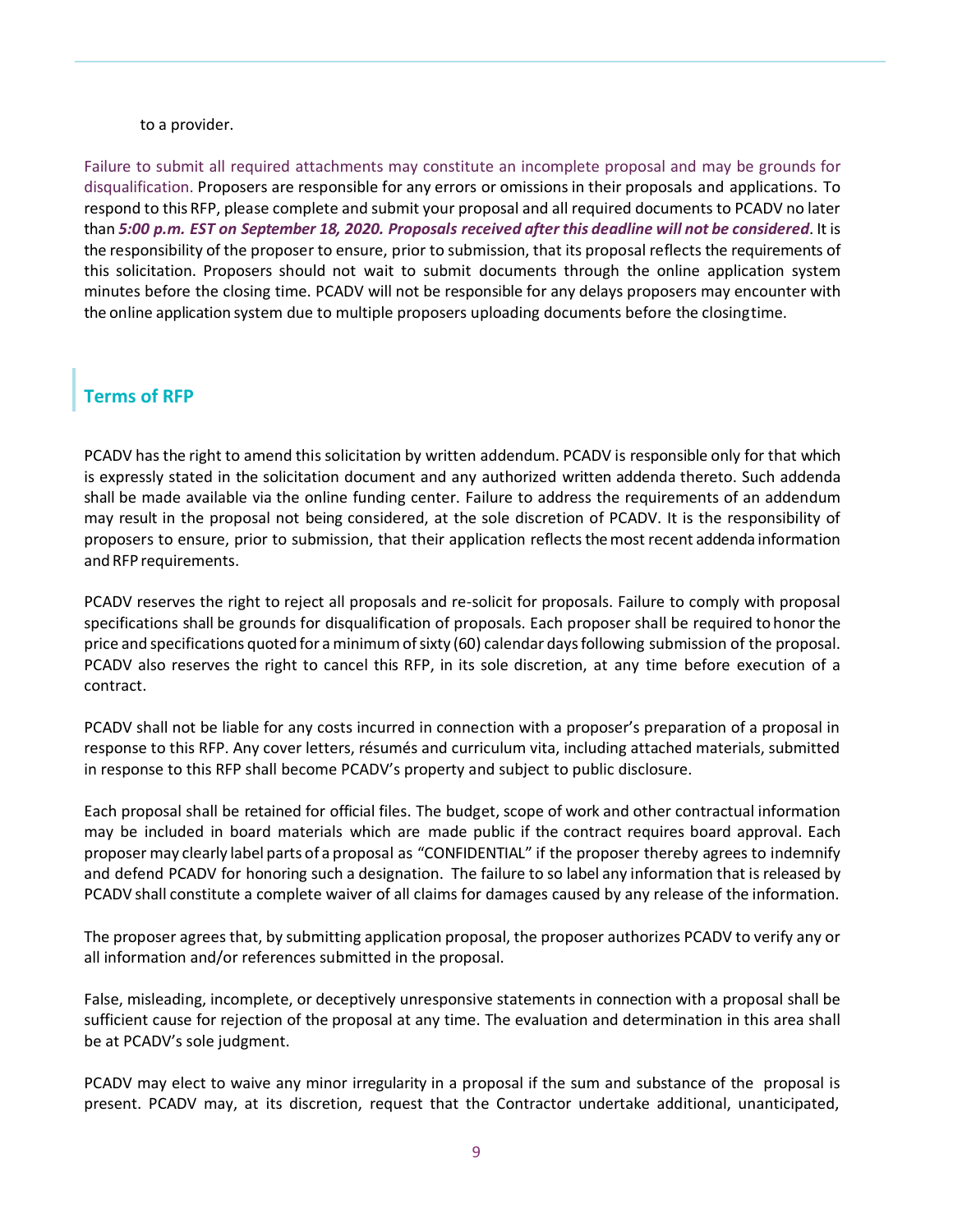activities that are aligned to the project objectives of this RFP and incorporate such activities into the final Scope of Work/Performance Matrix and Budget, if applicable.

## <span id="page-9-0"></span>**Contractual Considerations**

The successful proposer must provide their contract within 15 days of the award for review and consideration by PCADV counsel. If a satisfactory agreement cannot be negotiated within 30 days of award, PCADV may, at its sole discretion, begin negotiations with the next qualified proposer, as determined by PCADV. PCADV may, after contract award, amend the awarded contract, scope of work and any other exhibits in accordance with the terms of the contract and as needed throughout the contract term to best meet the needs of PCADV.

Current and former PCADV grantees, contractors and vendors must be in good standing and compliant with all aspects of current and former agreements with PCADV in order to be eligible to respond to this RFP. PCADV may deem a proposer ineligible to respond to this RFP if it finds, in its sole discretion, that the proposer has done any of the following: (1) violated any term or condition of a PCADV agreement; (2) committed any act or omission, or engaged in a pattern or practice, that negatively reflects on the proposer's quality, fitness or capacity to perform services listed in this RFP; (3) committed an act or offense that indicates a lack of business integrity or business dishonesty; or (4) made or submitted a false claim to PCADV or any other public entity.

The award of a contract by PCADV to an individual/agency/organization that proposes to use subcontractors for the performance of work under the contract resulting from this RFP process shall not limit PCADV's right to approve subcontractors, assemble teams and/or assign leads. Each proposer will be evaluated independently for added value to the overall team. A copy of executed subcontract(s) related to Program funding must be provided to PCADV.

PCADV, in its sole discretion, may conduct an evaluation of this project. Contractors will be required to comply with PCADV's evaluation and any requests for information arising out of such evaluations within the timeframe specified by PCADV.

If the awarded contract is not signed prior to the intended start date, the commencement of any activities under the contract's Scope of Work/Performance Matrix will not begin until the contract execution date (the dateall parties have signed and delivered the contract) and the successful proposer will not be eligible to obtain reimbursement for any costs incurred prior to the contract execution date, unless otherwise approved in writing by PCADV. If the awarded contract is not signed by the successful proposer within thirty (30) calendar days from the proposed intended start date, PCADV may withdraw the contract award. PCADV may revise the proposed effective date prior to final execution of the awarded contract.

The Contractor shall ensure that the Contractor, its employees and subcontractors, as well as the participants in any program or service conducted hereunder, comply with all applicable federal, State and local public health orders to protect against the spread of the COVID-19 virus or other public health threat, including, without limitation, maintaining social distancing requirements, avoiding unnecessary or non-essential gatherings, and providing or requiring personal protective devices such as face masks, gloves and cleaning supplies.

Unless otherwise submitted during the RFP process, the successful proposer will be required to submit additional